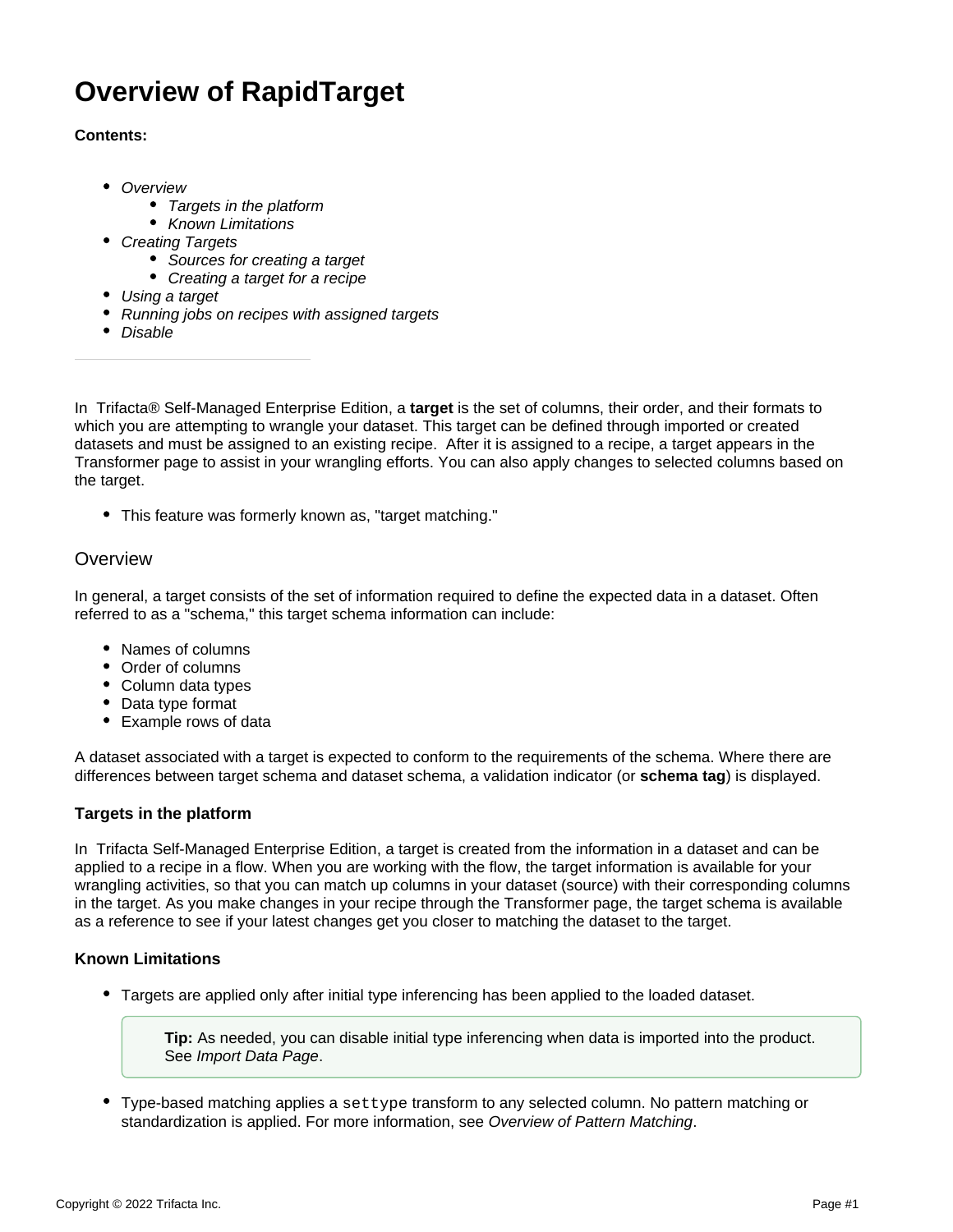Changes to the underlying objects of a target schema are not reflected in the schema. A target schema is a snapshot of the object at the time of its creation. To update, delete the target and create a new one.

**Tip:** If your target schema source is a recipe, then you can modify the recipe as needed and use it as your target again.

# <span id="page-1-0"></span>Creating Targets

#### <span id="page-1-1"></span>**Sources for creating a target**

The schema used to define a target can be imported and assigned from any of the following objects, including:

- Output of a recipe in the same flow
- A reference dataset from another flow
- An imported dataset

Ideally, the source of the target schema should come from the publishing target. If you are publishing to a preexisting target, you can create do one of the following:

- **Reference the target:** If the schema is represented in a dataset to which you have access in Trifacta Self-Managed Enterprise Edition, you can use it as your target schema.
- **Import the target:** Import the target table or schematized source into Trifacta Self-Managed Enterprise Edition as an imported dataset. Then, it can be selected as the target schema for any recipe to which you have access. See [Import Data Page](https://docs.trifacta.com/display/r068/Import+Data+Page).
- **Extract target to a supported format:** If you cannot import the target directly into Trifacta Self-Managed Enterprise Edition, you could create an extract of a few rows, including the header, for the target into one of the formats supported for import. For more information, see [Supported File Formats](https://docs.trifacta.com/display/r068/Supported+File+Formats).

#### <span id="page-1-2"></span>**Creating a target for a recipe**

You can create a target through one of the following mechanisms:

- **Flow View:** Select a recipe. From the context menu in the right panel, select **Assign Target to Recipe**. See [Flow View Page](https://docs.trifacta.com/display/r068/Flow+View+Page).
- **Transformer Page:** Above the data grid, click the Target icon and select **Attach a new Target**.
	- See [Transformer Toolbar](https://docs.trifacta.com/display/r068/Transformer+Toolbar).
	- You can do the same thing in the Column Browser panel. See [Column Browser Panel](https://docs.trifacta.com/display/r068/Column+Browser+Panel).
- **Job Details Page:** After you have successfully run a job, you can create a new dataset from the Output Destinations tab. Through Flow View, this imported dataset can be used as the schema for wrangling. See [Job Details Page](https://docs.trifacta.com/display/r068/Job+Details+Page).

For more information, see [Create Target](https://docs.trifacta.com/display/r068/Create+Target).

## <span id="page-1-3"></span>Using a target

After a target has been attached to a recipe, the target schema appears in a toolbar above the data grid along with a preview of the data. You can then make modifications to the data so that each column matches the definition for the corresponding column in the schema. See [Data Grid Panel](https://docs.trifacta.com/display/r068/Data+Grid+Panel).

Through the data grid and the Column Browser, you can perform operations on selected columns in your dataset to align them with the target schema. For more information, see [Column Browser Panel](https://docs.trifacta.com/display/r068/Column+Browser+Panel).